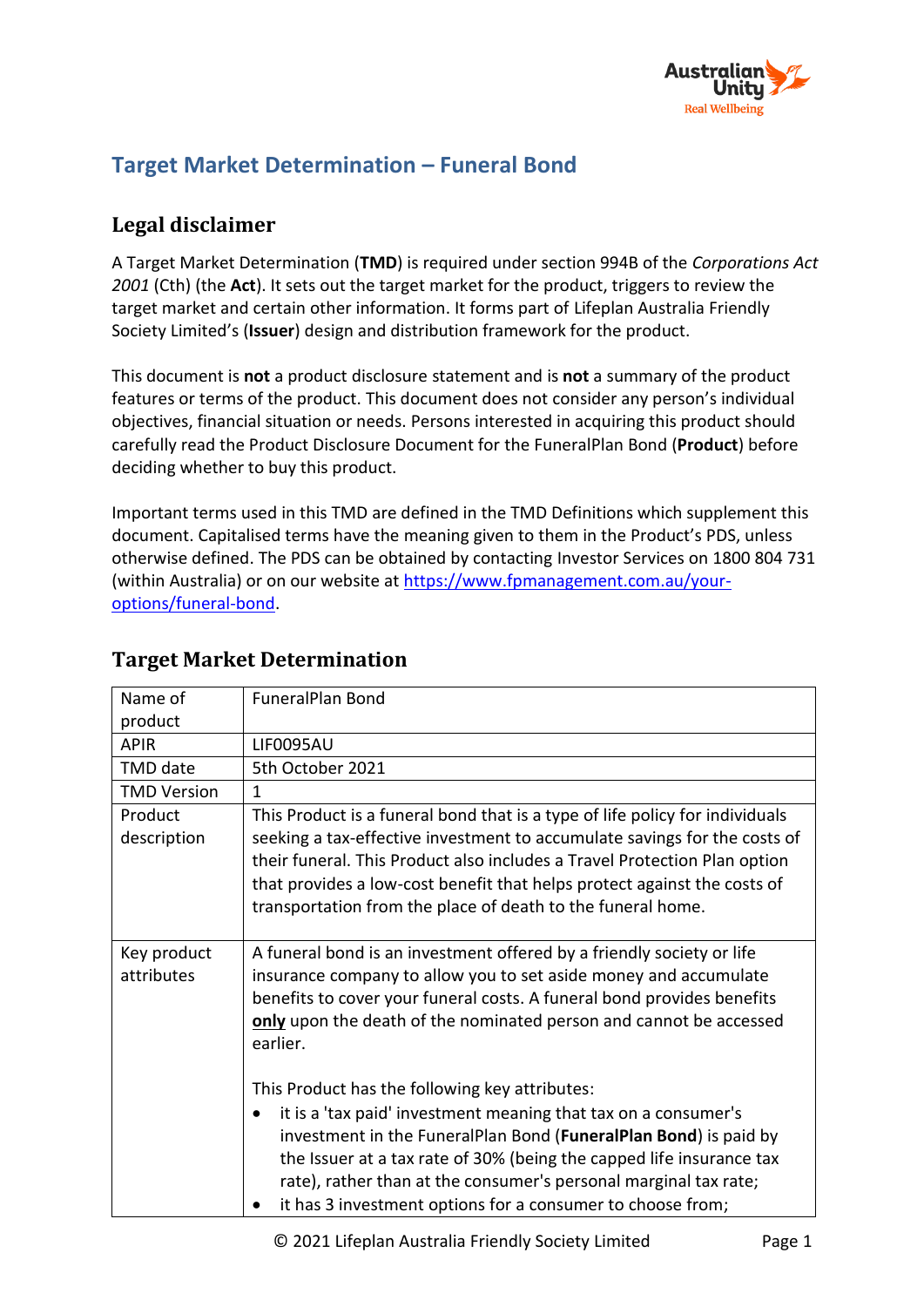

|                    | it offers consumers the ability to transfer their entitlement to their<br>$\bullet$<br>funeral bond to a funeral director or to have the entitlement paid to<br>their estate;<br>no contribution caps apply where a consumer elects to transfer their<br>$\bullet$<br>entitlement to a funeral director, although the total contributions<br>must be reasonably commensurate with the consumers expected<br>funeral expenses in order to receive the benefit of the tax concession<br>condition. If no election to transfer the entitlement to a funeral<br>direction is made, contributions must not exceed a prescribed<br>exempt funeral investment threshold;<br>it offers valuable tax advantages for the consumer, with investment<br>$\bullet$<br>returns not needing to be reported in the consumer's personal<br>income tax return;<br>it offers social security advantages for the consumer as capital and<br>٠<br>investment returns are not included in the means test for age<br>pension, service pension or any other means tested Government<br>pensions;<br>it enables consumers to achieve investment returns without<br>$\bullet$<br>increasing their assessable income or impacting their entitlement to<br>social security benefits;<br>may provide an additional tax benefit at the time a funeral benefit is<br>claimed, in the form of a tax rebate of tax paid on the investment<br>over the period of the funeral bond. |
|--------------------|--------------------------------------------------------------------------------------------------------------------------------------------------------------------------------------------------------------------------------------------------------------------------------------------------------------------------------------------------------------------------------------------------------------------------------------------------------------------------------------------------------------------------------------------------------------------------------------------------------------------------------------------------------------------------------------------------------------------------------------------------------------------------------------------------------------------------------------------------------------------------------------------------------------------------------------------------------------------------------------------------------------------------------------------------------------------------------------------------------------------------------------------------------------------------------------------------------------------------------------------------------------------------------------------------------------------------------------------------------------------------------------------------------------------------------------------------|
| Issuer name        | Lifeplan Australia Friendly Society Limited                                                                                                                                                                                                                                                                                                                                                                                                                                                                                                                                                                                                                                                                                                                                                                                                                                                                                                                                                                                                                                                                                                                                                                                                                                                                                                                                                                                                      |
| <b>Issuer AFSL</b> | 237989                                                                                                                                                                                                                                                                                                                                                                                                                                                                                                                                                                                                                                                                                                                                                                                                                                                                                                                                                                                                                                                                                                                                                                                                                                                                                                                                                                                                                                           |
| <b>Issuer ABN</b>  | 78 087 649 492                                                                                                                                                                                                                                                                                                                                                                                                                                                                                                                                                                                                                                                                                                                                                                                                                                                                                                                                                                                                                                                                                                                                                                                                                                                                                                                                                                                                                                   |

# **Target Market**

**The Target Market is the class of persons who are the type of consumer set out below, who have the needs and objectives set out below and are in the financial situation set out below.** 

## **Needs and Objectives of Consumer**

Note: this section relates to the requirements of s994B(5)(b) of the Act

### **Approach to target market**

### **TMD indicator key**

The Consumer Attributes for which the product is likely to be appropriate have been assessed using a red/amber/green rating methodology with appropriate colour coding:

In target market **Potentially in target market** Not considered in target market

#### **Instructions**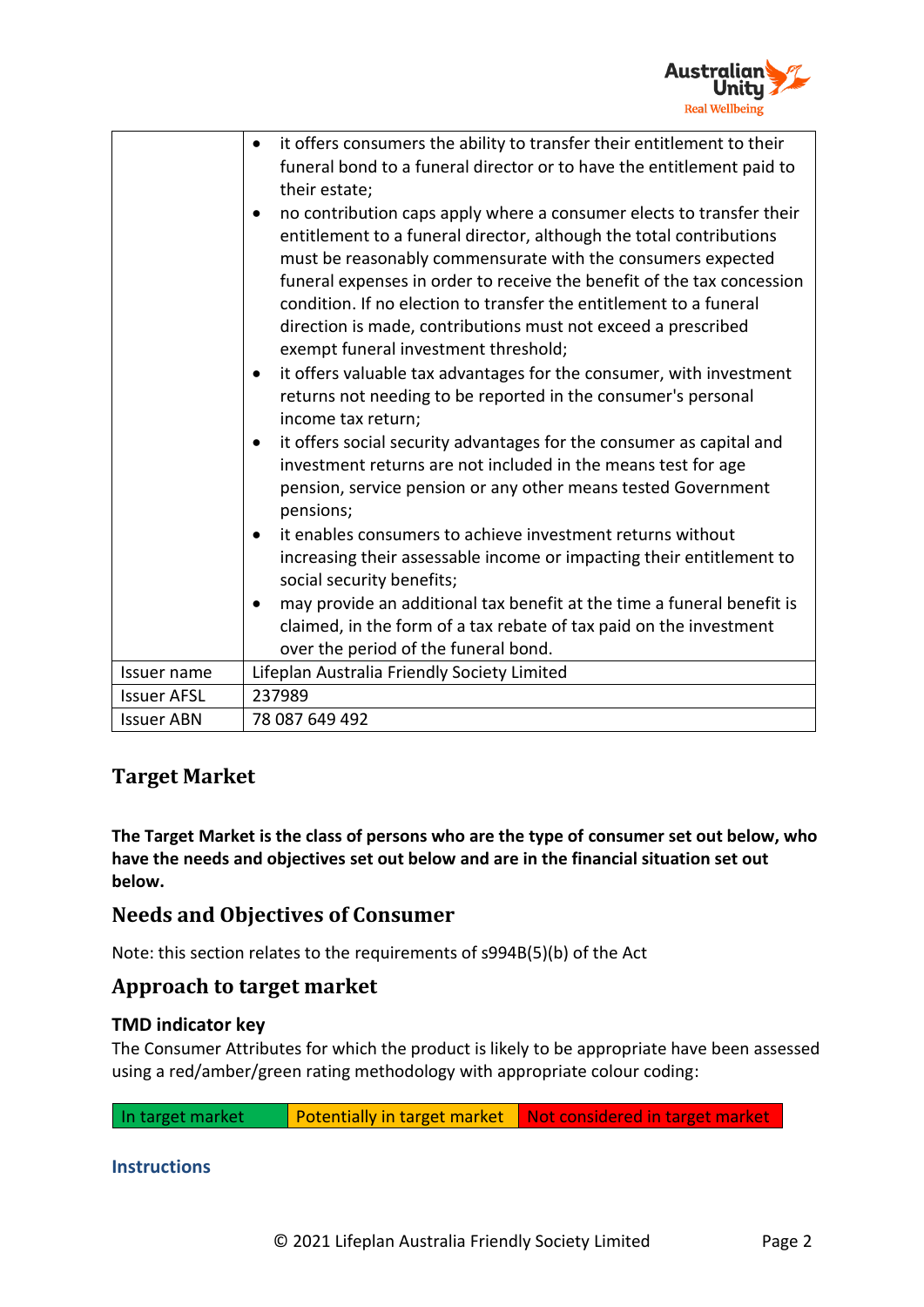

In the tables below, Consumer Attributes, indicates a description of the likely objectives, financial situation and needs of the class of consumers that are considering this product. TMD indicator, indicates whether a consumer meeting the attribute in column 1 is likely to be in the target market for this product.

Generally, a consumer is unlikely to be in the target market for the product if:

- **one or more** of their Consumer Attributes correspond to a **red** rating, or
- **three or more** of their Consumer Attributes correspond to an **amber** rating.

#### **Type of Consumer**

The consumer can be an individual or joint individuals.

#### **Consumer objectives**

Individual /s, with any one or more of the following objectives to invest in a tax-effective short to medium term investment capped at the life insurance tax rate of 30%) to pay for funeral expenses that:

- offers the consumer investment options to choose from;
- offers valuable tax advantages for the consumer, with investment returns not needing to be reported in the consumer's personal income tax return;
- offers social security advantages for the consumer, as capital and investment returns are not included in the means test for age pension, service pension or any other means tested Government pensions;
- enables the consumer to achieve investment returns without increasing their assessable income;
- provides an additional tax benefit at the time the funeral benefit is claimed, in the form of a tax deduction for tax paid on the investment over the period of the funeral bond.

This Product is not suitable for consumers seeking:

- a tax-effective investment product to use for the purpose of accumulating savings for a key life event (other than funeral expenses);
- to access their funds prior to the death of the nominated person(s).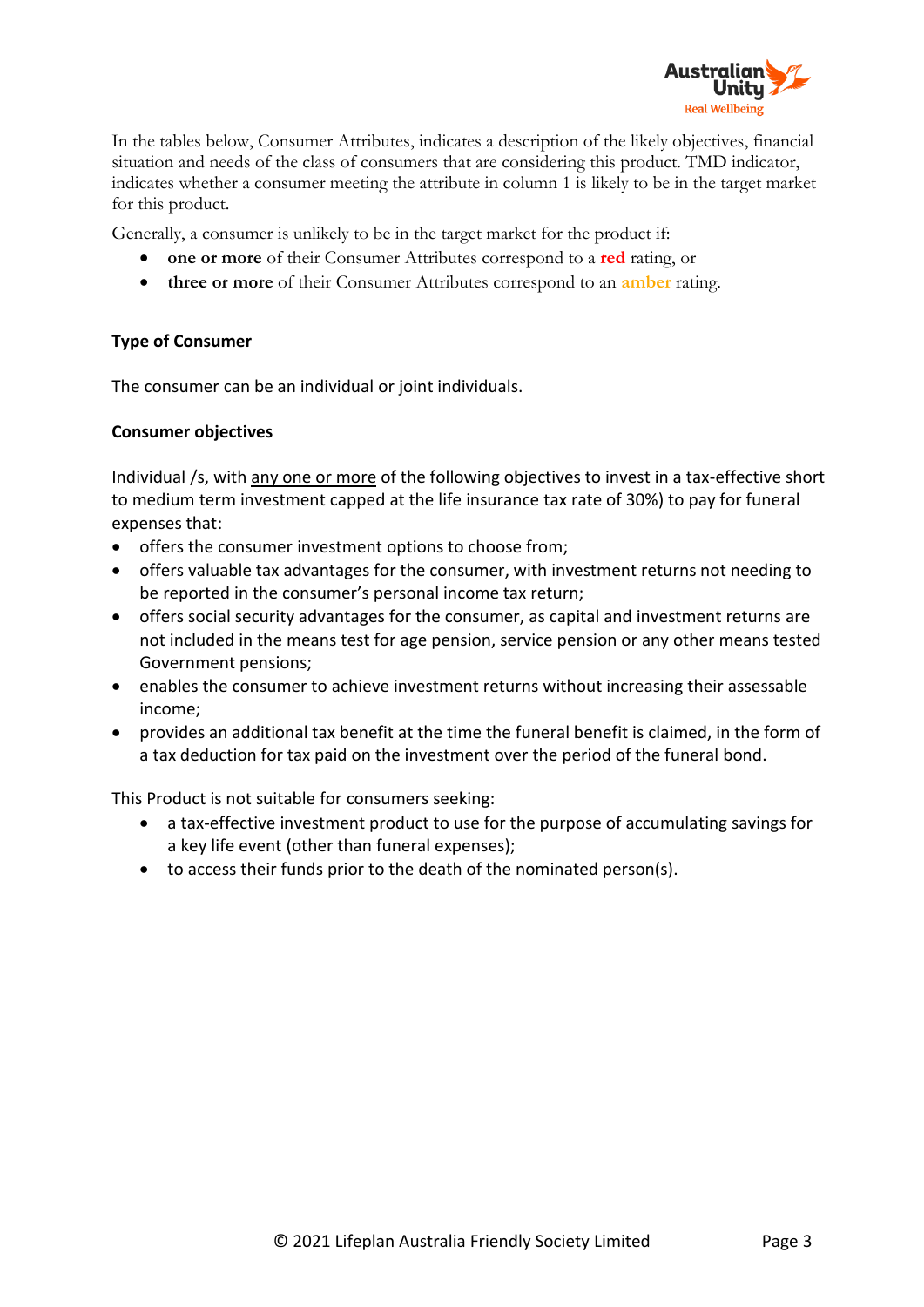

# **Level of decision making**

| <b>Consumer's desired level of decision</b><br>making                | <b>Product</b><br>consistency<br>with target<br>market | <b>Product description including</b><br>key attributes                                                                                                                                                                                                                                                                                                                                               |
|----------------------------------------------------------------------|--------------------------------------------------------|------------------------------------------------------------------------------------------------------------------------------------------------------------------------------------------------------------------------------------------------------------------------------------------------------------------------------------------------------------------------------------------------------|
| Investments chosen by consumer from                                  |                                                        | The FuneralPlan Bond offers                                                                                                                                                                                                                                                                                                                                                                          |
| extensive investment menu, with                                      |                                                        | three investment options for                                                                                                                                                                                                                                                                                                                                                                         |
| administration provided by the fund                                  |                                                        | consumers to choose from.                                                                                                                                                                                                                                                                                                                                                                            |
| Investments chosen by consumer from<br>limited investment menu, with |                                                        | These options provide a range<br>of risk levels including capital                                                                                                                                                                                                                                                                                                                                    |
| administration provided by the fund                                  |                                                        | guaranteed, low and moderate                                                                                                                                                                                                                                                                                                                                                                         |
| Default investment strategy applied                                  |                                                        | risk which enables consumers                                                                                                                                                                                                                                                                                                                                                                         |
| where no investments selection is made.                              |                                                        | to choose an investment                                                                                                                                                                                                                                                                                                                                                                              |
| Administration is provided by the fund.                              |                                                        | portfolio to match their risk                                                                                                                                                                                                                                                                                                                                                                        |
|                                                                      |                                                        | tolerance.                                                                                                                                                                                                                                                                                                                                                                                           |
|                                                                      |                                                        | For consumers who are not able<br>to make a decision and select<br>an investment option, the<br><b>FuneralPlan Bond offers</b><br>consumers a default investment<br>option, being the Capital<br>Guaranteed option.<br>Therefore, the FuneralPlan<br>Bond is likely to be appropriate<br>for consumers seeking<br>investments from a limited<br>investment menu or a default<br>investment strategy. |

### **Product investment menu**

| Consumer's desired type of products on   | <b>Product consistency</b> |
|------------------------------------------|----------------------------|
| investment menu                          | with target market         |
| Sector specific options                  |                            |
| Sub-sector specific options              |                            |
| Alternative investment options           |                            |
| Active investment options - No manager   |                            |
| choice                                   |                            |
| Active investment options - Some manager |                            |
| choice                                   |                            |
|                                          |                            |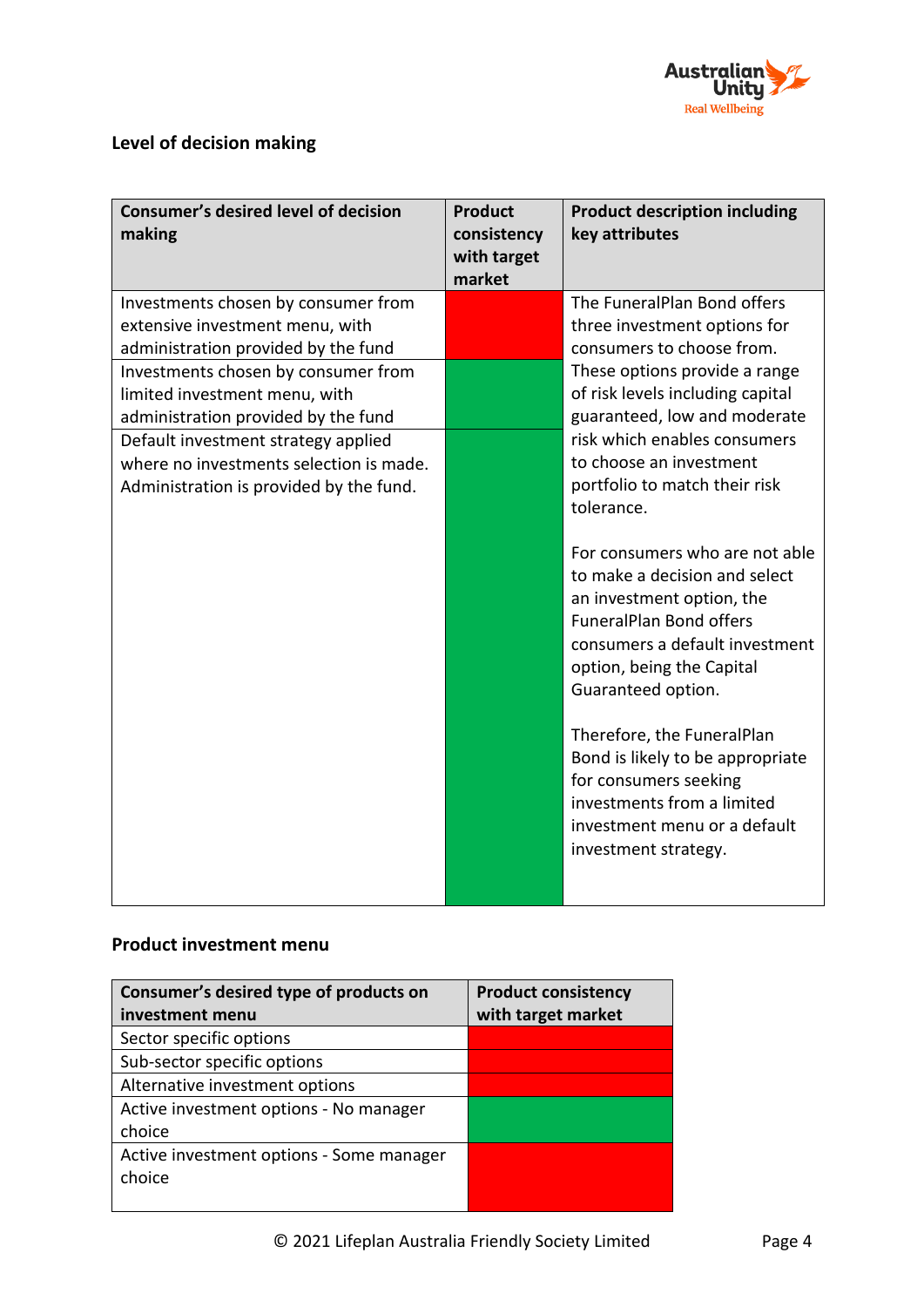

| Consumer's desired type of products on<br>investment menu           | <b>Product consistency</b><br>with target market |
|---------------------------------------------------------------------|--------------------------------------------------|
| Active investment options - Wide manager<br>choice                  |                                                  |
| Passive investment options, such as passive<br>Exchange traded fund |                                                  |
| Ready-made diversified portfolio options                            |                                                  |
| Capital guaranteed options                                          |                                                  |
| <b>ESG investment options</b>                                       |                                                  |

# **Desired number of investment holdings**

| Consumer's desired holding of multiple investment options/ | <b>Product consistency</b> |
|------------------------------------------------------------|----------------------------|
| strategies                                                 |                            |
| Low – consumer wishes to hold no more than 5 investment    |                            |
| options                                                    |                            |
| Medium – consumer wishes to hold between 5 and 15          |                            |
| investment options                                         |                            |
| High – consumer wishes to hold more than 15 investment     |                            |
| options                                                    |                            |

# **Insurance Options available**

| <b>Consumer's desired insurance options</b> | <b>Product Consistency</b> | <b>Product description</b>       |
|---------------------------------------------|----------------------------|----------------------------------|
| available                                   |                            | including key attributes         |
| <b>Travel Protection Insurance (funeral</b> |                            | The FuneralPlan Bond             |
| bonds only)                                 |                            | offers consumers the             |
| Insurance not required                      |                            | <b>Travel Protection Plan as</b> |
|                                             |                            | an optional feature. This        |
|                                             |                            | option provides a low-           |
|                                             |                            | cost benefit that helps          |
|                                             |                            | protect against the costs        |
|                                             |                            | of transportation from           |
|                                             |                            | the place of death to the        |
|                                             |                            | funeral home and is              |
|                                             |                            | typically taken out by           |
|                                             |                            | consumers who like to            |
|                                             |                            | travel later in life,            |
|                                             |                            | particularly post                |
|                                             |                            | retirement, and want to          |
|                                             |                            | safeguard against any            |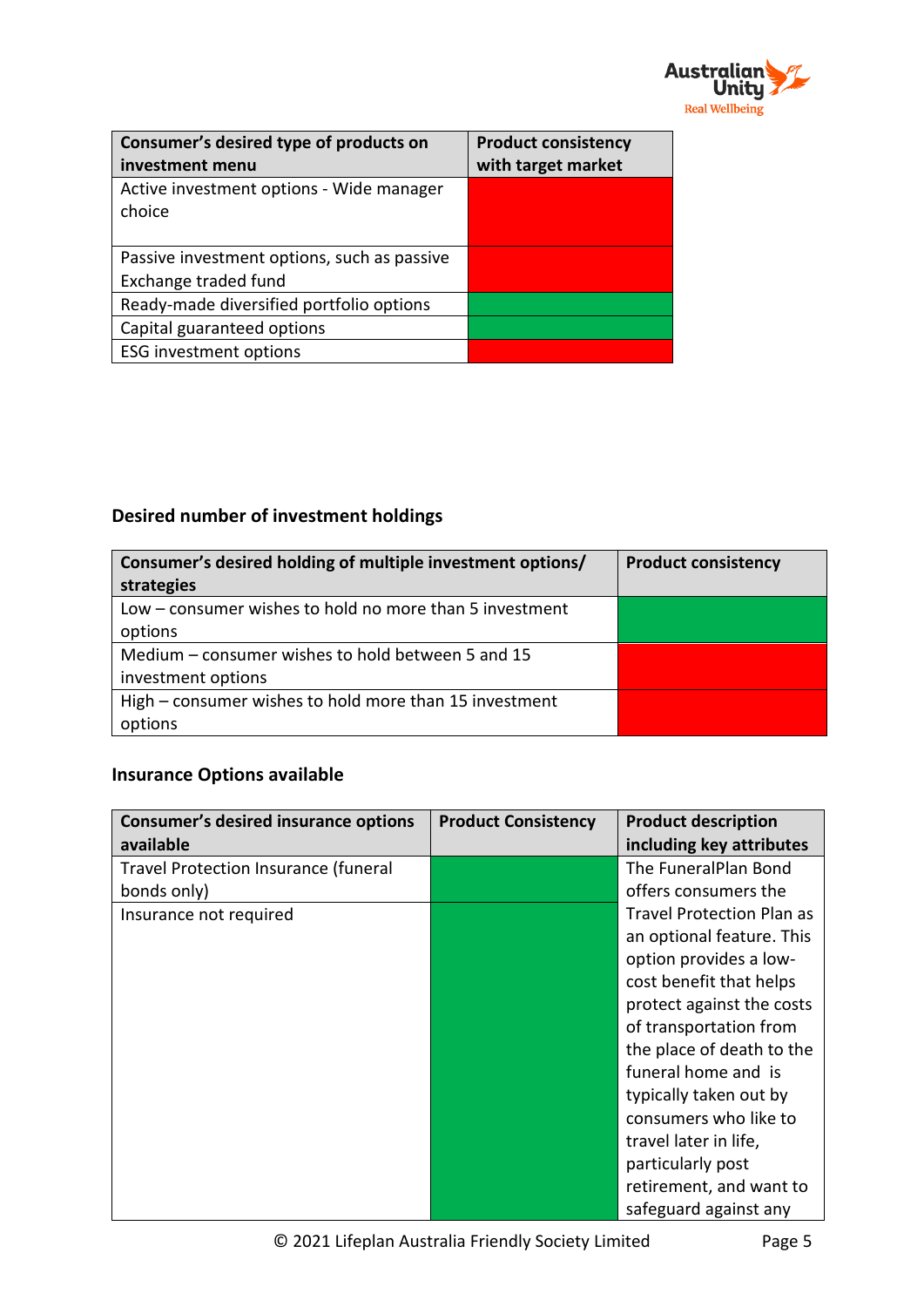

| <b>Consumer's desired insurance options</b><br>available | <b>Product Consistency</b> | <b>Product description</b><br>including key attributes                                                                                                                                                                                                                                                                                                     |
|----------------------------------------------------------|----------------------------|------------------------------------------------------------------------------------------------------------------------------------------------------------------------------------------------------------------------------------------------------------------------------------------------------------------------------------------------------------|
|                                                          |                            | costs to repatriate their<br>body from anywhere<br>within Australia.<br>As the Travel Protection<br>Plan is an optional<br>feature of the<br>FuneralPlan Bond, the<br><b>FuneralPlan Bond is</b><br>likely to be appropriate<br>for consumers seeking<br>travel protection<br>insurance as well as<br>those that are not<br>seeking any such<br>insurance. |
|                                                          |                            |                                                                                                                                                                                                                                                                                                                                                            |

# **Financial situation of consumer**

### **Life stage of consumer**

| Life stage of consumer   | <b>Product consistency</b><br>with target market | <b>Product description including key</b><br><b>attributes</b>                                                                                                                                                                                                                                                                                                                                                                                                                                                                     |
|--------------------------|--------------------------------------------------|-----------------------------------------------------------------------------------------------------------------------------------------------------------------------------------------------------------------------------------------------------------------------------------------------------------------------------------------------------------------------------------------------------------------------------------------------------------------------------------------------------------------------------------|
| Child (1-10)             |                                                  | The FuneralPlan Bond can be                                                                                                                                                                                                                                                                                                                                                                                                                                                                                                       |
| Adolescence (10-15)      |                                                  | invested in by individuals or joint                                                                                                                                                                                                                                                                                                                                                                                                                                                                                               |
| Early Adulthood (16-40)  |                                                  | individuals who are 16 years or                                                                                                                                                                                                                                                                                                                                                                                                                                                                                                   |
| Middle Adulthood (41-70) |                                                  | older.                                                                                                                                                                                                                                                                                                                                                                                                                                                                                                                            |
| Early Retirement (71-80) |                                                  |                                                                                                                                                                                                                                                                                                                                                                                                                                                                                                                                   |
| Late Retirement (81+)    |                                                  | However, due to the sole purpose<br>use of this Product for funeral<br>expenses, it is not likely to be of<br>appeal to a consumer until their<br>Middle Adulthood or later. For<br>consumers in these stages of their<br>life, there are also added benefits in<br>relation to their Social Security<br>entitlements, as capital and<br>investment returns are not included<br>in the means test for age pension,<br>service pension or any other means<br>tested Government pensions. This<br>means that relevant consumers can |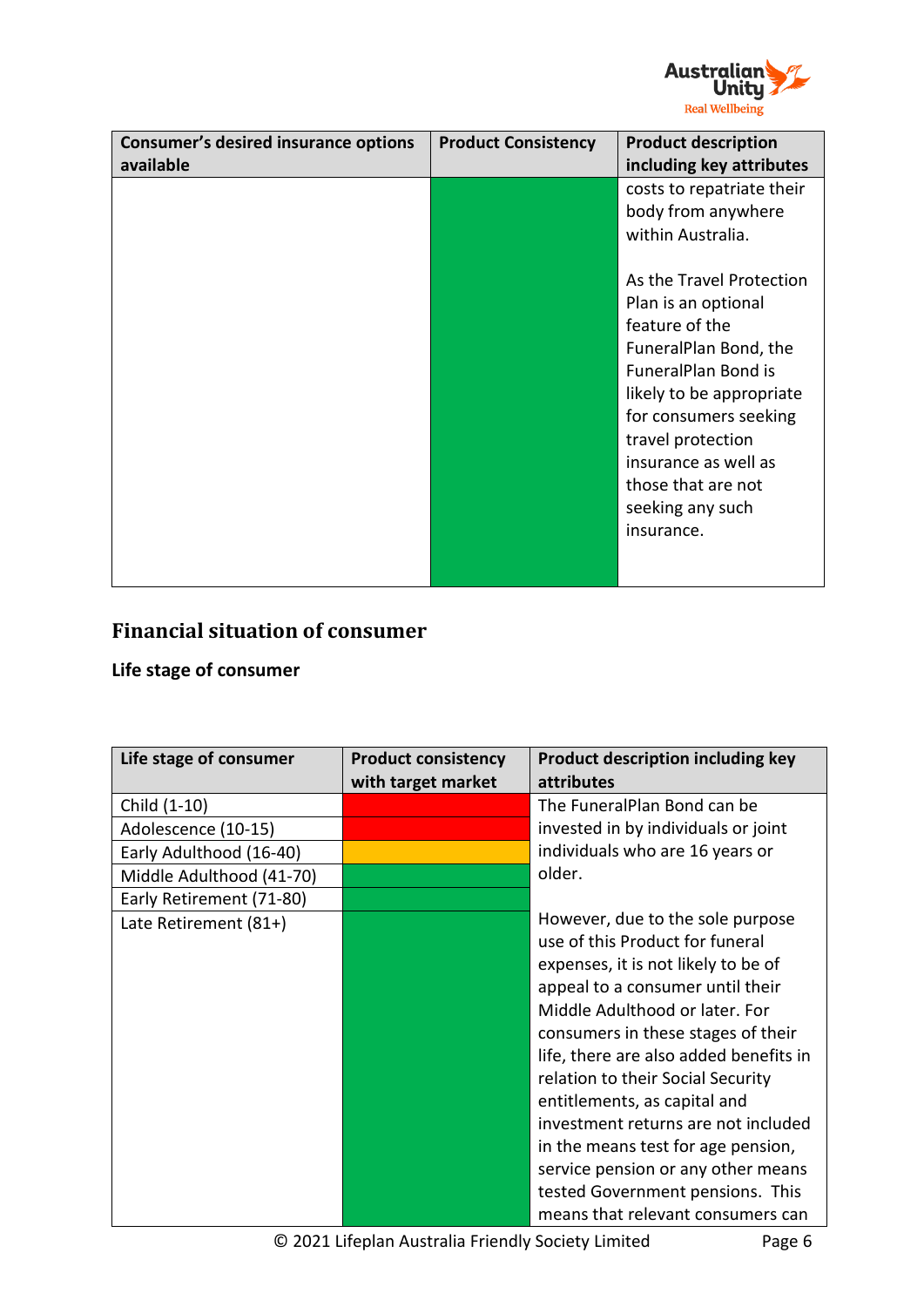

| Life stage of consumer | <b>Product consistency</b><br>with target market | Product description including key<br>attributes                                                                                                  |
|------------------------|--------------------------------------------------|--------------------------------------------------------------------------------------------------------------------------------------------------|
|                        |                                                  | build wealth to save for their funeral<br>expenses without impacting their                                                                       |
|                        |                                                  | social security entitlements.                                                                                                                    |
|                        |                                                  | Therefore, the FuneralPlan Bond is<br>likely to be appropriate for<br>consumers in Middle Adulthood,<br>Early Retirement and Late<br>Retirement. |

### **Number of Funeral Bonds held:**

| <b>Number of Funeral Bonds</b> | <b>Product consistency with</b> | <b>Product description</b>    |
|--------------------------------|---------------------------------|-------------------------------|
| <b>Held</b>                    | target market                   | including key attributes      |
| Single Policy                  |                                 | Whilst it is possible for a   |
| <b>Two Policies</b>            |                                 | consumer to hold more than    |
| More than two policies*        |                                 | two funeral bonds the Social  |
|                                |                                 | security/Department of        |
|                                |                                 | Veterans Affairs limits the   |
|                                |                                 | availability of the taxation  |
|                                |                                 | benefits to those consumers   |
|                                |                                 | that have no more than 2      |
|                                |                                 | bonds.                        |
|                                |                                 |                               |
|                                |                                 | Therefore, the FuneralPlan    |
|                                |                                 | Bond is likely to be          |
|                                |                                 | appropriate for consumers     |
|                                |                                 | holding a single or two       |
|                                |                                 | policies only. The            |
|                                |                                 | FuneralPlan Bond is likely to |
|                                |                                 | not be appropriate for a      |
|                                |                                 | consumers who hold greater    |
|                                |                                 | than two bonds if their sole  |
|                                |                                 | purpose is to achieve a       |
|                                |                                 | taxation benefit.             |

## **Intended size of investment**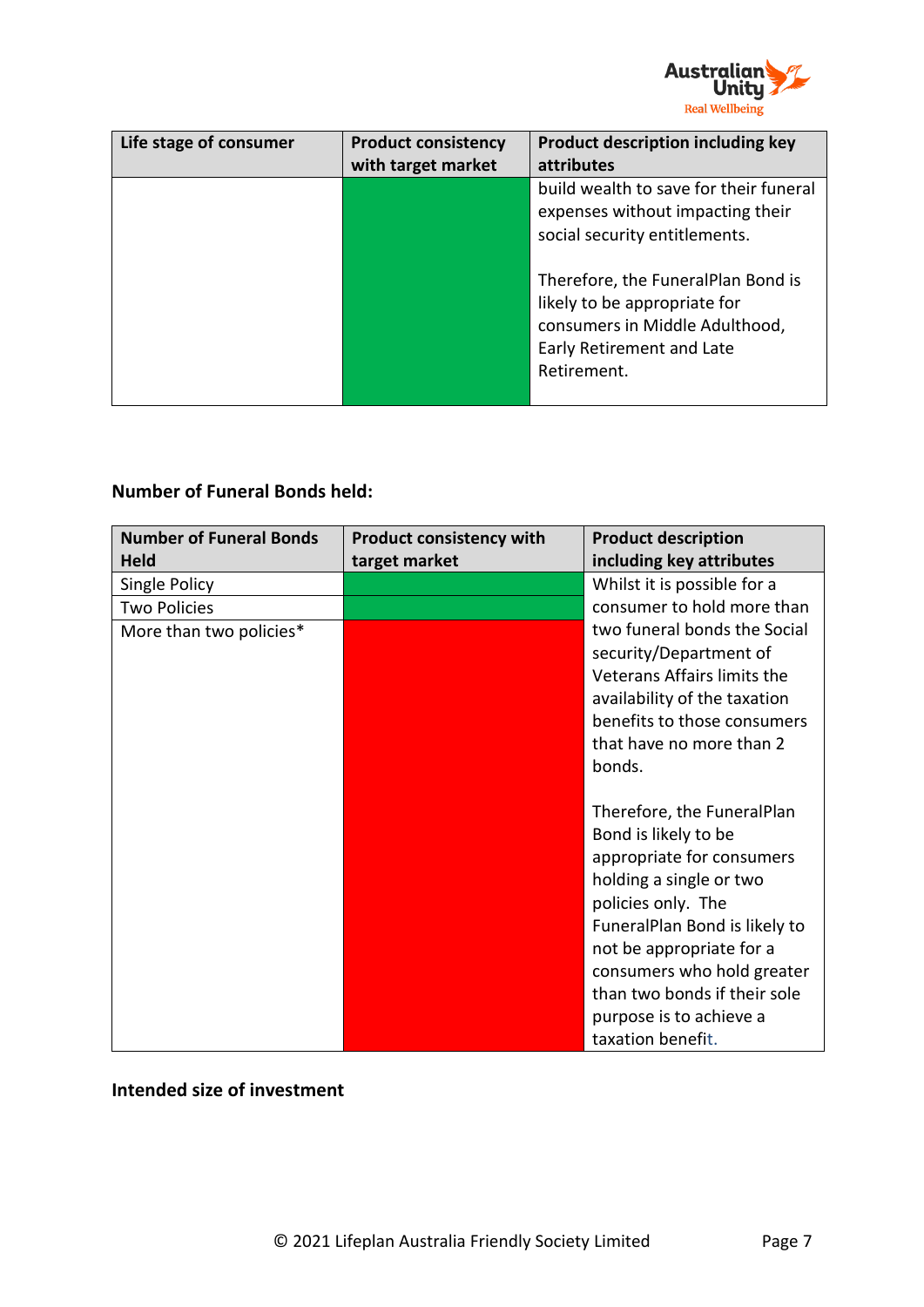

| <b>Consumer's intended</b><br>investment amount | <b>Product consistency with</b><br>target market | <b>Product description</b><br>including key attributes         |
|-------------------------------------------------|--------------------------------------------------|----------------------------------------------------------------|
| \$0 to \$13,500                                 |                                                  | The minimum initial                                            |
| Over \$13,500                                   |                                                  | contribution for the                                           |
|                                                 |                                                  | FuneralPlan Bond is \$500 (as                                  |
|                                                 |                                                  | a one-off lump sum) or \$100                                   |
|                                                 |                                                  | (with an instalment plan).                                     |
|                                                 |                                                  | No contribution caps apply in                                  |
|                                                 |                                                  | relation to the initial or any                                 |
|                                                 |                                                  | additional contributions                                       |
|                                                 |                                                  | where a consumer elects to                                     |
|                                                 |                                                  | transfer their entitlement to<br>a funeral director, although  |
|                                                 |                                                  | the total contributions must                                   |
|                                                 |                                                  | be reasonably                                                  |
|                                                 |                                                  | commensurate with the                                          |
|                                                 |                                                  | consumers expected funeral                                     |
|                                                 |                                                  | expenses in order to receive                                   |
|                                                 |                                                  | the benefit of the tax                                         |
|                                                 |                                                  | concession. If no election to<br>transfer the entitlement to a |
|                                                 |                                                  | funeral direction is made,                                     |
|                                                 |                                                  | contributions must not                                         |
|                                                 |                                                  | exceed a prescribed exempt                                     |
|                                                 |                                                  | funeral investment threshold                                   |
|                                                 |                                                  | (which is currently \$13,500).                                 |
|                                                 |                                                  | Therefore, the FuneralPlan                                     |
|                                                 |                                                  | Bond is likely to be                                           |
|                                                 |                                                  | appropriate for consumers                                      |
|                                                 |                                                  | seeking to save no more than                                   |
|                                                 |                                                  | \$13,500 for their expected                                    |
|                                                 |                                                  | funeral expenses.                                              |

### **Access to Capital**

The FuneralPlan Bond provides benefits only upon the death of the nominated person. A consumer cannot withdraw any money from their FuneralPlan Bond prior to their death.

Therefore, the FuneralPlan Bond is likely to be appropriate for consumers who are only seeking to access the entitlements under the funeral bond upon their death.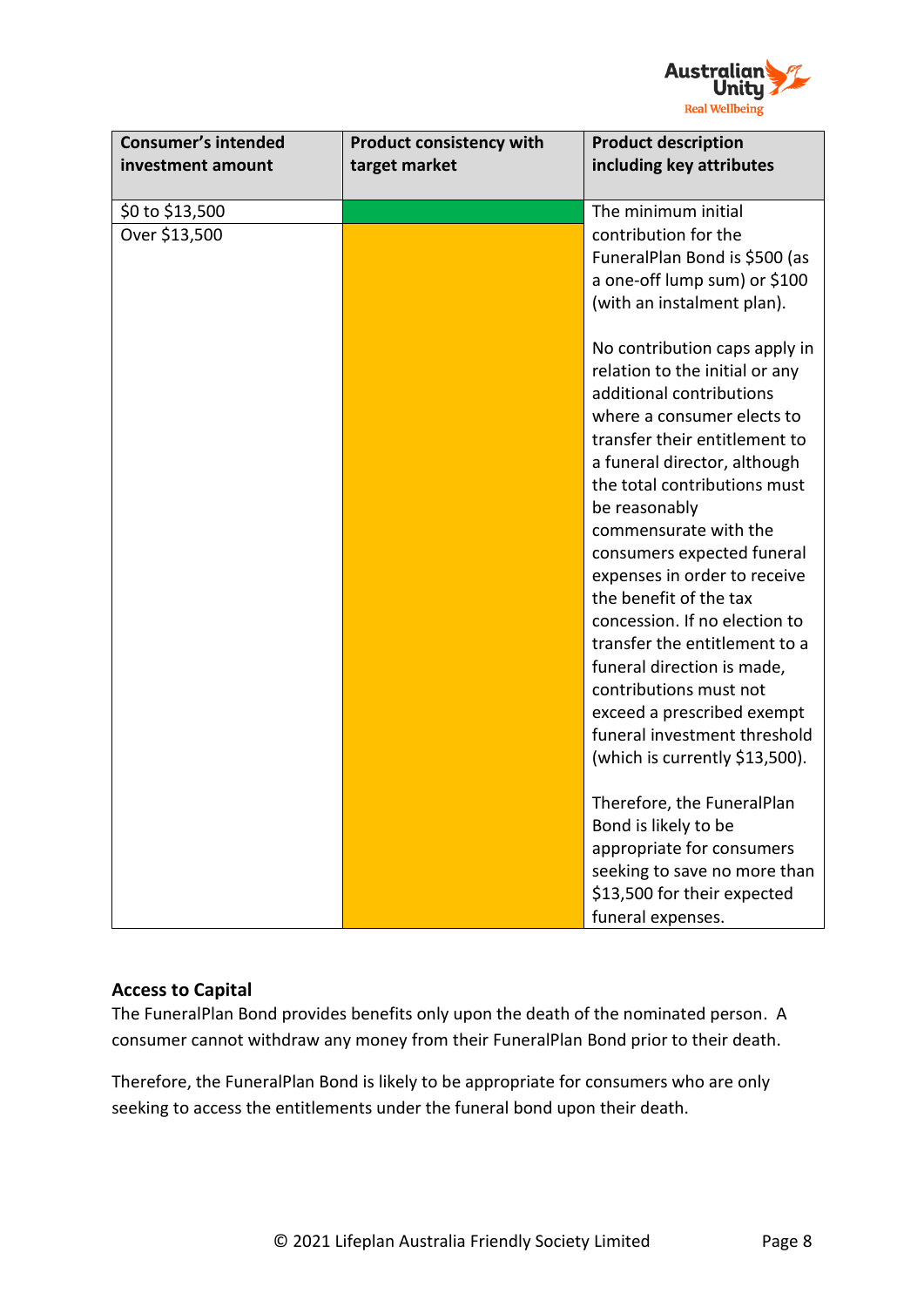

### **Consumer selected investment options**

This section of the TMD is relevant to customers who chose one or more investment options when entering the product (that is, customers that do not rely on the default investment option).

This product is consistent with a target market of consumers that wish to choose their own tolerance for risk.

The risk levels of each investment option are disclosed in the PDS and on the investment bond platform. They are also available as an Appendix to this TMD. These risk levels correspond to the Standard Risk Measure (SRM) jointly developed by the Financial Services Council (FSC) and the Association of Superannuation Funds of Australia (ASFA).

#### **Investment diversification**

Consumers can select from an investment menu of 3 investments enabling a diversified portfolio of assets that they would not be able to access in their own right. Where the consumer has selected a diversified investment option(s) further diversification might not be required.

# **Other elements of TMD**

### **Appropriateness requirements**

Note: this section relates to the requirements of s994B(8)(b) of the Act and RG 274.64–66.

Explanation of consistency of key attributes with TMD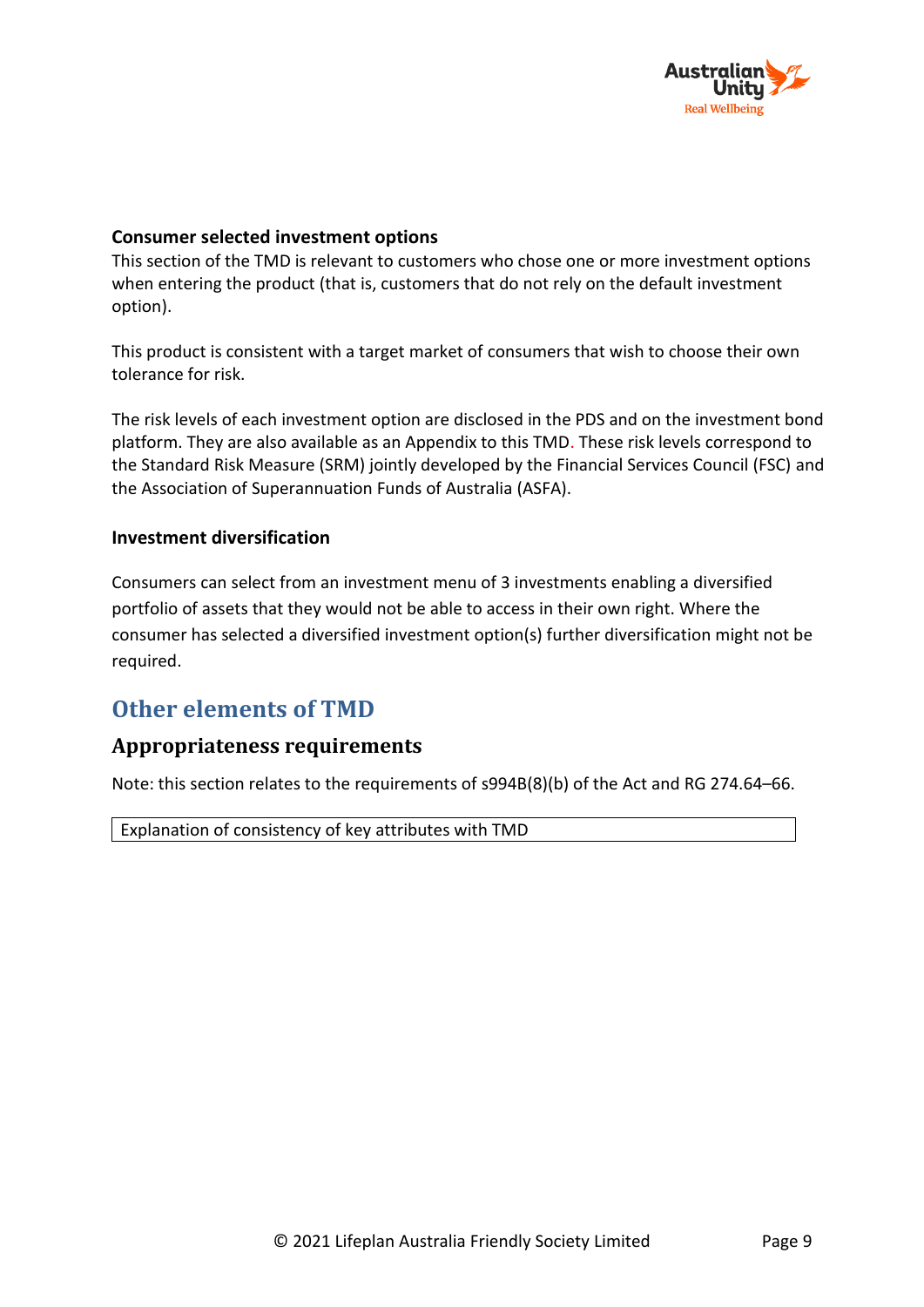

The Issuer has assessed the Product and formed the view that the Product, including its key attributes, is likely to be consistent with the likely objectives, financial situation and needs of consumers in the target market because:

- the FuneralPlan Bond is a product for individuals seeking a tax-effective, longterm investment to accumulate savings for the costs of their funeral;
- the FuneralPlan Bond offers valuable tax advantages for the consumer, with investment returns not needing to be reported in the consumer's personal income tax return;
- the FuneralPlan Bond offers social security advantages for the consumer as capital and investment returns are not included in the means test for age pension, service pension or any other means tested Government pensions;
- the FuneralPlan Bond enables consumers to achieve investment returns without increasing their assessable income or impacting their entitlement to social security benefits; and
- the FuneralPlan Bond may provide an additional tax benefit at the time the funeral benefit is claimed, in the form of a tax rebate of tax paid on the investment over the period of the funeral bond.

# **Distribution Conditions/Restrictions**

| <b>Distribution Chanel</b>     | <b>Distribution Condition</b>                                                                                                                                                                |
|--------------------------------|----------------------------------------------------------------------------------------------------------------------------------------------------------------------------------------------|
| <b>Direct Distribution</b>     | The application form for the Product includes TMD related<br>questions that a consumer will need to provide information in<br>relation to.                                                   |
| Financial advised<br>consumers | Financial advisers must be authorised by the Issuer and are<br>required to have reviewed and considered this TMD as part of<br>their processes for providing advice to their clients.        |
| <b>Funeral directors</b>       | Funeral directors must be authorised by the Issuer and are<br>required to have reviewed and considered this TMD as part of<br>their processes for recommending the product to their clients. |

Note: this section relates to the requirements of s994B(5)(c) of the Act.

# **Appropriateness requirements – distribution conditions**

Note: this section relates to s994B(8)(a) of the Act and RG 274.100.

The Issuer has assessed the distribution conditions and formed the view that the distribution conditions will make it more likely that consumers who acquire the Product will be in the target market because:

• the Issuer's distribution channel for this Product is restricted to direct distribution by the Issuer, financial advisers and funeral directors who are authorised by the Issuer to distribute the Product;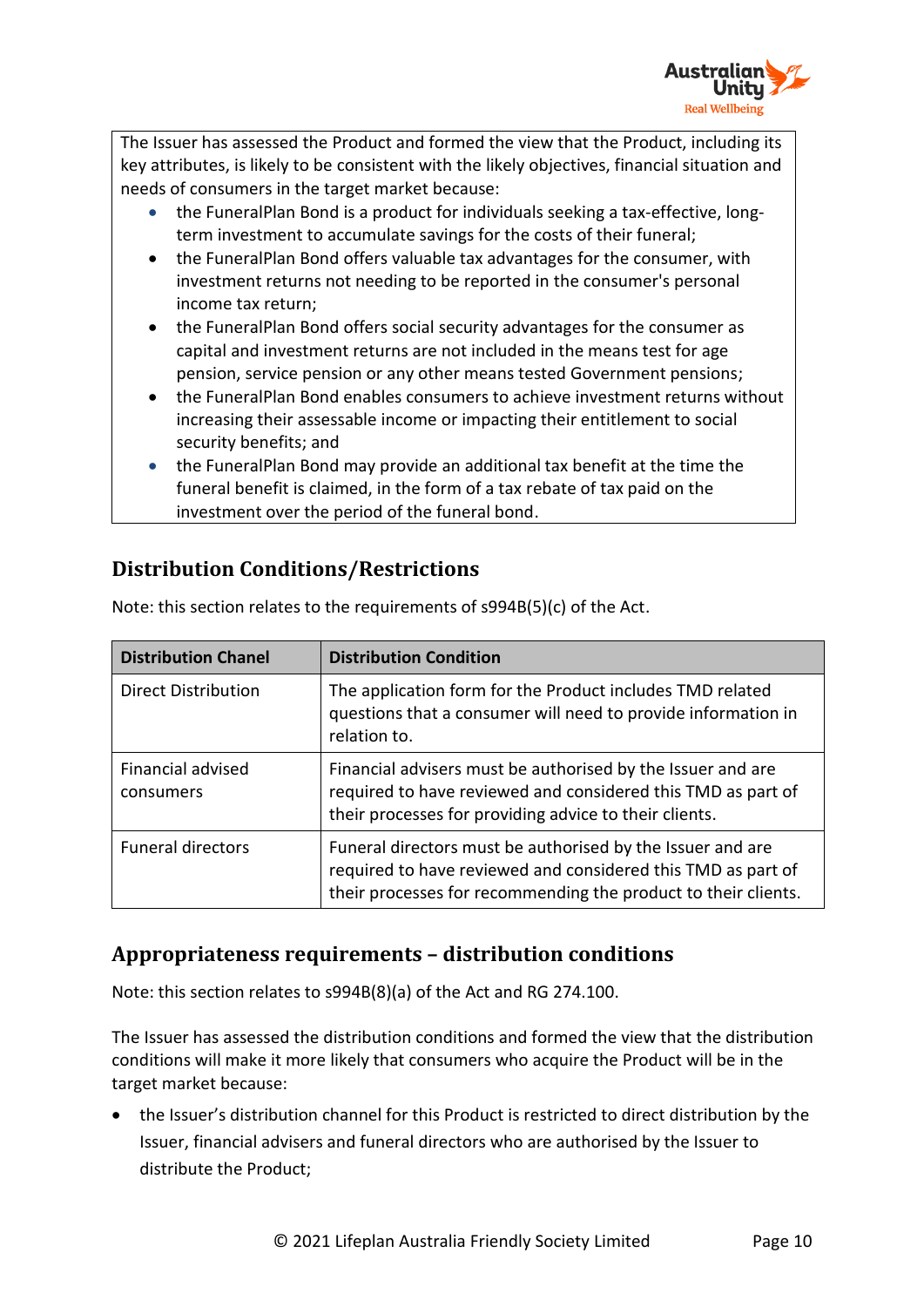

- employees of the Issuer involved in the distribution of this Product will be required to follow the Issuer's internal procedures for the approval of applications for the Product;
- financial advisers involved in the distribution of this Product must be authorised by the Issuer and are required to have reviewed and considered the TMD; and
- funeral directors involved in the distribution of this Product must be authorised by the Issuer and are required to have reviewed and considered the TMD;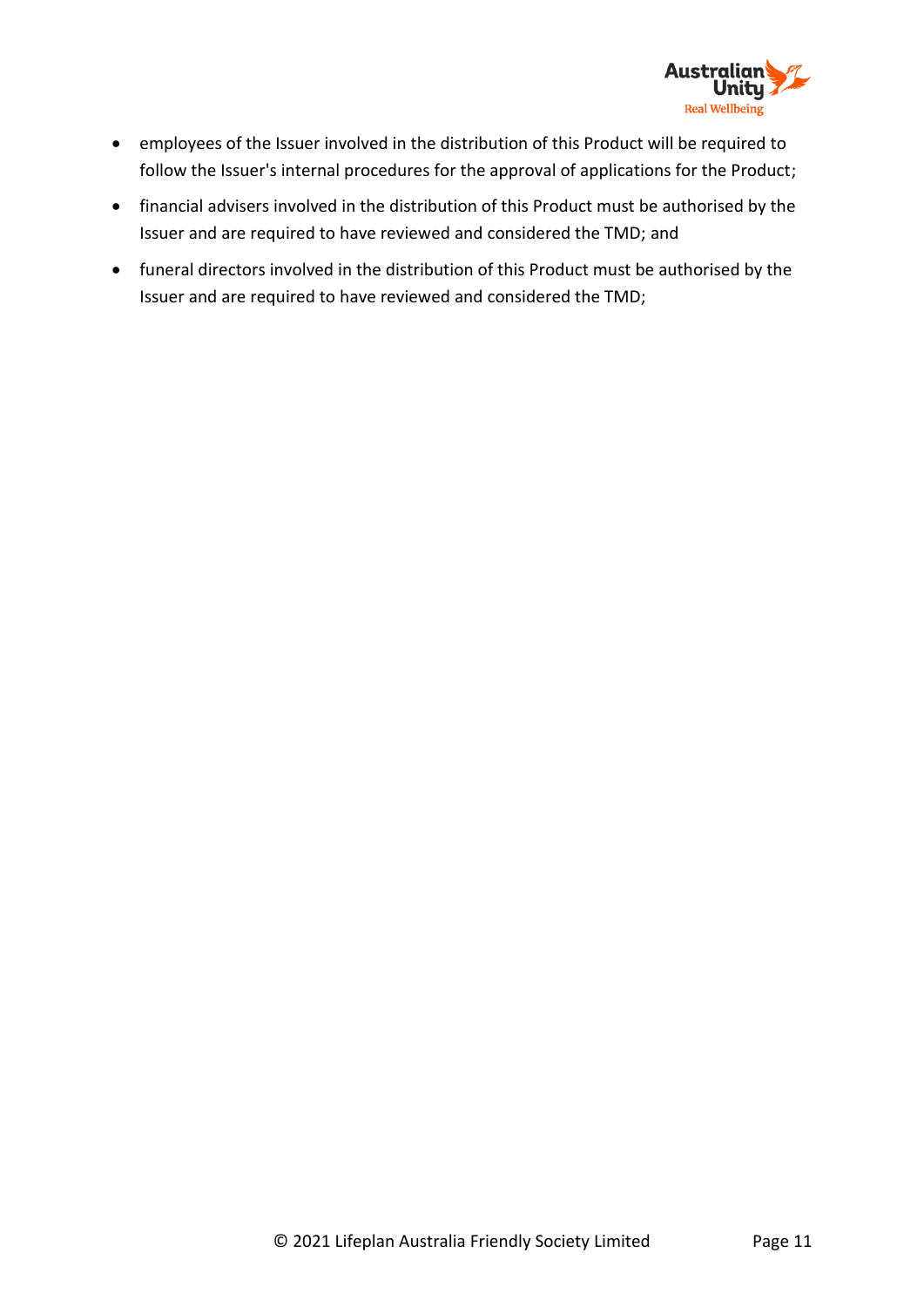

## **Review Triggers**

Note: this section relates to the requirements of s994B(5)(d) of the Act.

Where the Issuer of the TMD has determined that any of the following has occurred:

- a) ASIC reportable significant dealing outside of the TMD.
- b) Significant or unexpectedly high number of complaints (as defined in section 994A(1) of the Act) regarding the Product where the product Issuer considers this reasonably suggests that this TMD is no longer appropriate.
- c) Material change to key product attributes, terms and/or conditions where the product Issuer considers this reasonably suggests that this TMD is no longer appropriate.
- d) The use of Product Intervention Powers, regulator orders or directions in relation to the distribution of this Product where the product Issuer considers this reasonably suggests that this TMD is no longer appropriate.
- e) A significant breach event relating to the design or distribution of this product where the product Issuer considers this would reasonably suggest that (i) this Product is unsuitable for a particular cohort of consumers and (ii) the TMD may no longer be appropriate.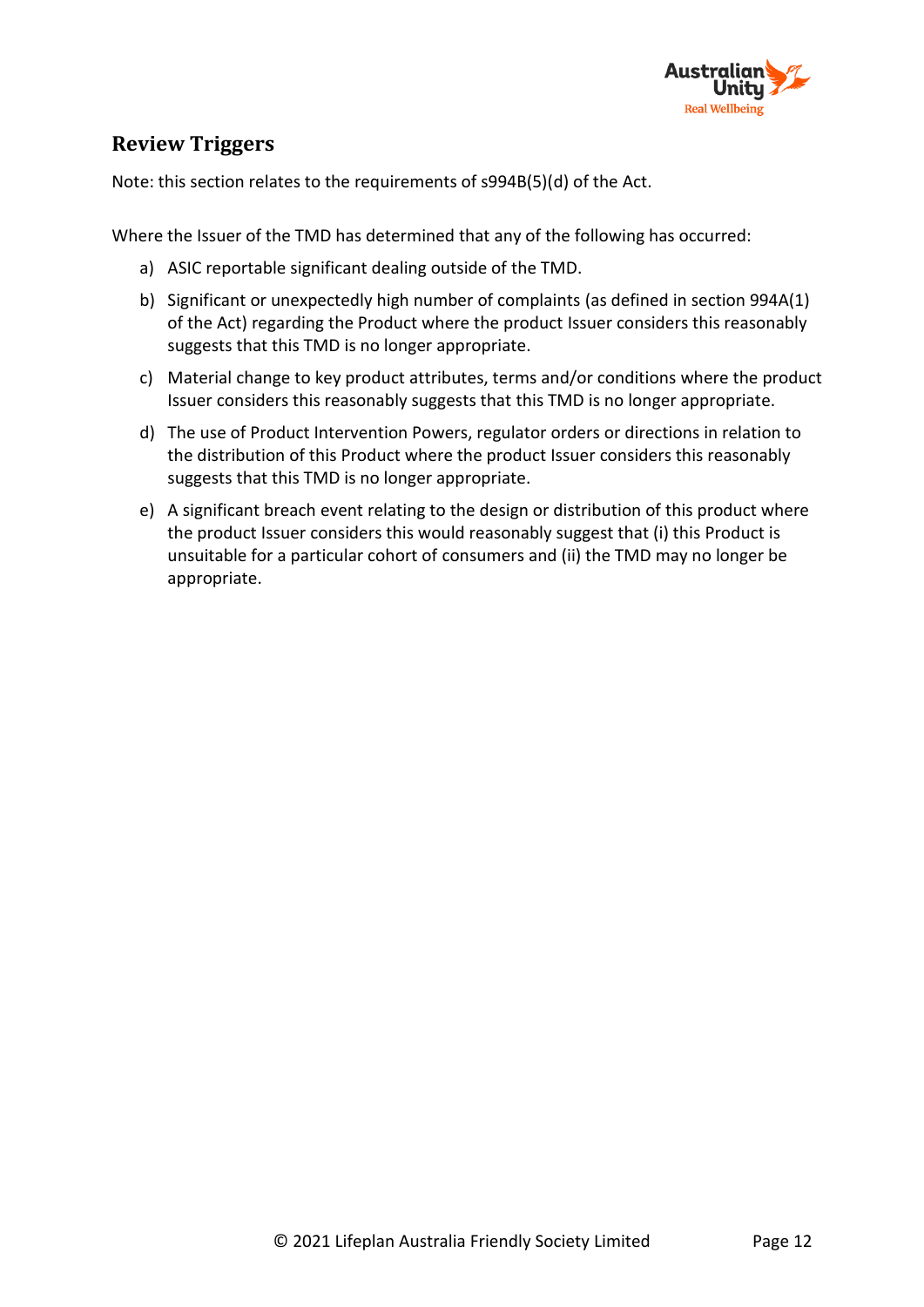

### **Maximum period for reviews**

Note: this section relates to the requirements of s994B(5)(e) and (f) of the Act.

| <b>Review periods</b> | <b>Maximum period for review</b> |
|-----------------------|----------------------------------|
| Initial review        | 1 year and 3 months              |
| Subsequent review     | 3 years and 3 months             |

The review period allows for the collection of data for 1 year/3 years, plus three months for the completion of the review.

## **Distributor Information Reporting Requirements**

Note: this section relates to the requirements of s994B(5)(g) and (h) of the Act.

| <b>Regulated person(s)</b> | Requirement                             | <b>Reporting deadline</b>     |
|----------------------------|-----------------------------------------|-------------------------------|
| All distributors           | To the extent a distributor is aware of | Quarterly *                   |
|                            | dealings outside the target market      |                               |
|                            | these should be reported to the         |                               |
|                            | issuer, including reason why            |                               |
|                            | acquisition is outside of target        |                               |
|                            | market, and whether acquisition         |                               |
|                            | occurred under personal advice.         |                               |
| All distributors           | Complaints (as defined in section       | Quarterly *                   |
|                            | 994A(1) of the Act) where the nature    |                               |
|                            | of the complaints relate to the         |                               |
|                            | Product. The distributor should         |                               |
|                            | provide all the content of the          |                               |
|                            | complaint, having regard to privacy.    |                               |
| All distributors           | Significant dealing outside of TMD      | As soon as practicable but no |
|                            | under s994F(6) of the Act.              | later than 10 business days   |
|                            |                                         | after distributor becomes     |
|                            |                                         | aware of the significant      |
|                            |                                         | dealing.                      |

\* Quarterly reporting is due 10 business days after the end of the March, June, September and December quarters.

Distributors must report to Lifeplan Australia Friendly Society Limited using the method specified on the website: [https://www.australianunity.com.au/wealth/distributor-complaints.](https://www.australianunity.com.au/wealth/distributor-complaints)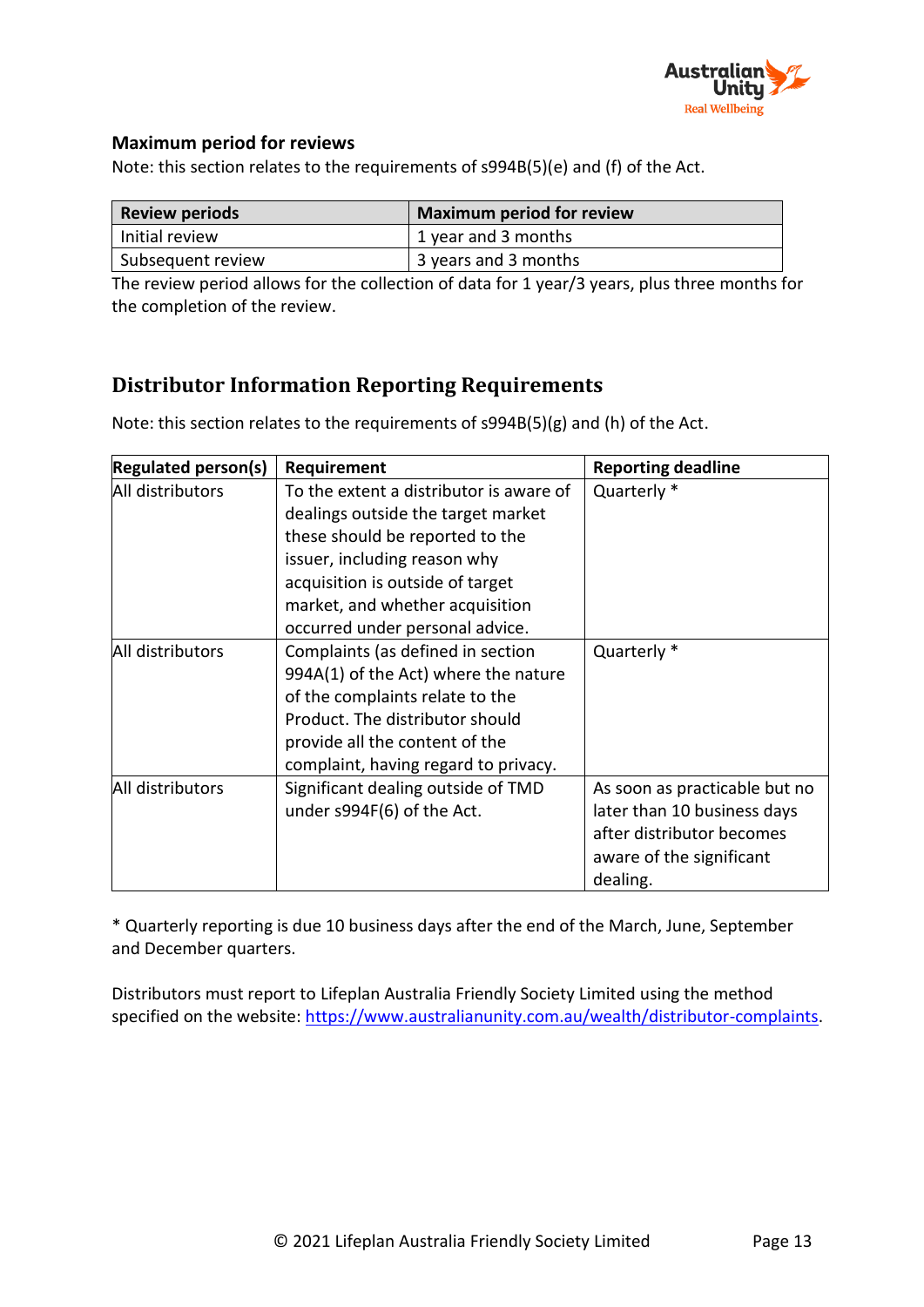

## **Copyright & Disclaimer for template – not to be included in issued TMDs**

This target market determination (TMD) is made by Lifeplan Australia Friendly Society Limited ABN 78 087 649 492, AFS Licence No. 237989 (Issuer) pursuant to section 994B of the Corporations Act 2001 (Cth). The Issuer is the issuer of the Product.

This document is not a summary of the Product, or the Product Disclosure Statement for the Product (PDS). It does not (and is not intended to) set out a summary of the terms or features of the Product.

This document is intended to provide a record of the Issuer's assessment of the Product, which forms the basis of this TMD. It also details the Product's distribution channel(s) and distribution strategy which must align to this TMD. This document is also used as a basis for the periodic review of the Product's suitability for distribution to the identified target market.

This document does not (and is not intended to) provide or constitute financial product advice. The target market described in this TMD is general in nature only and does not make any statement or representation that a particular person is or is not in the target market described in this TMD. This TMD does not take into account the objectives, financial situation and needs of any particular person and the Issuer makes no representation as to whether or not the Product is suitable for any particular person.

Prior to making any decision in relation to the Product, investors should obtain and consider the PDS, and obtain financial product advice if necessary. This TMD should not be taken by a person to be a substitute for obtaining and considering the PDS or obtaining financial product advice that takes into account the person's objectives, financial situation and needs.

An investment in the Product is subject to investment risk, including delays on the payment of withdrawal proceeds and the loss of income or the principal invested. While any forecasts, estimates and opinions in this material are made on a reasonable basis, actual future results and performance of the Product may differ materially from the forecasts, estimates and opinions set out in this TMD. No guarantee as to the repayment of capital, the performance of the Product or any rate of return described in this TMD is made by the Issuer or any other person.

This material is not intended for distribution to, or use by, any person in any jurisdiction or country where such distribution or use would be contrary to local law or regulation.

The Issuer, and its officers, employees, agents and advisers, believe that the information in this TMD and the sources on which the information is based (which may be sourced from third parties) are correct as at the date of this TMD. While every care has been taken in the preparation of this TMD, no warranty of accuracy or reliability is given and no responsibility for the information is accepted by Issuer, or its officers, employees, agents or advisers. To the fullest extent permitted under law, the Issuer excludes all liability for information provided in this TMD.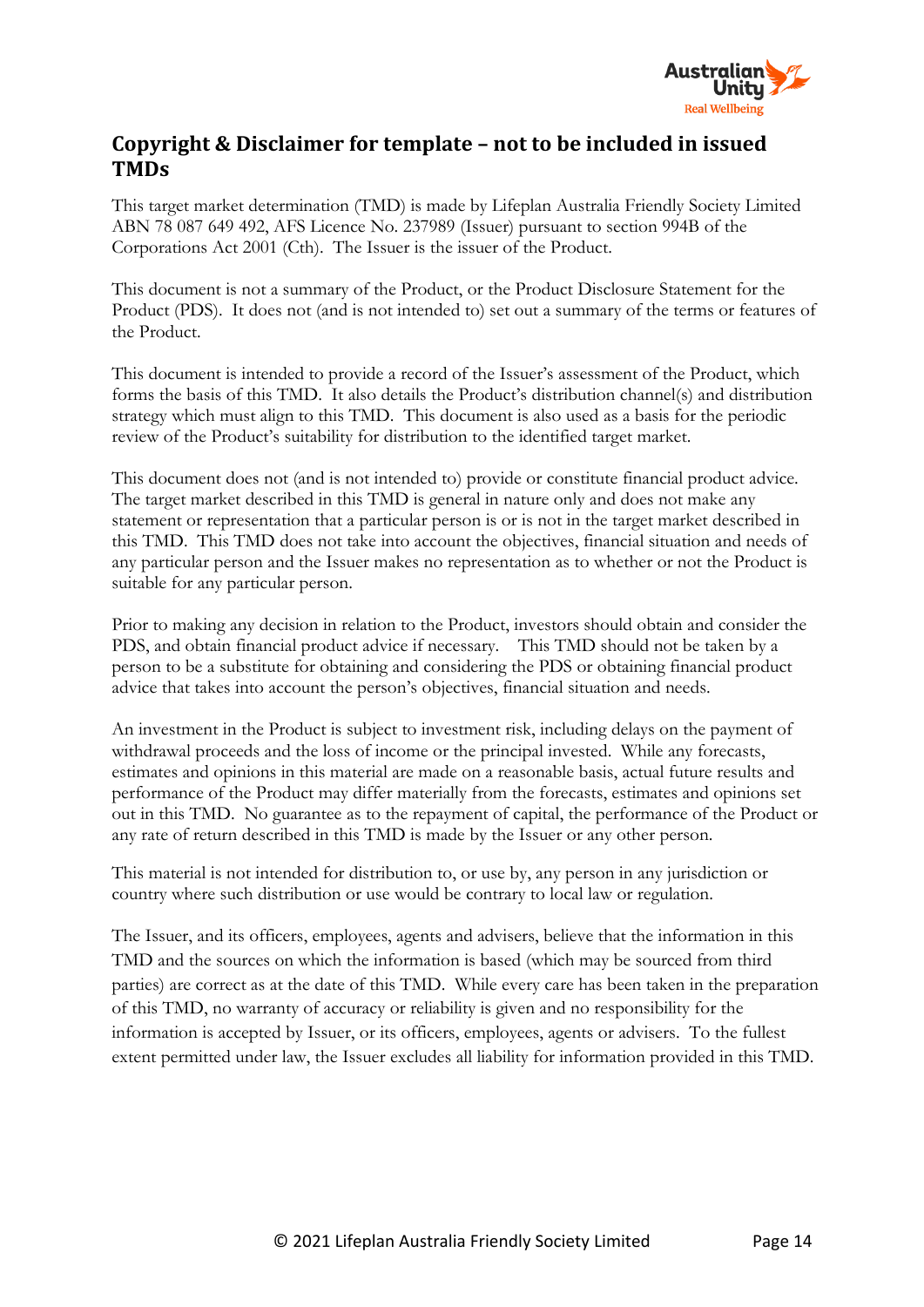

# **Definitions**

| Term                                                                                                    | Definition                                                                                              |  |
|---------------------------------------------------------------------------------------------------------|---------------------------------------------------------------------------------------------------------|--|
| Consumer's Risk (ability to bear loss) and Return profile                                               |                                                                                                         |  |
|                                                                                                         | Issuers should undertake a comprehensive risk assessment for each product. The FSC recommends           |  |
| adoption of the Standard Risk Measure (SRM) to calculate the likely number of negative annual returns   |                                                                                                         |  |
| over a 20 year period, using the guidance and methodology outlined in the <b>Standard Risk Measure</b>  |                                                                                                         |  |
| <b>Guidance Paper For Trustees</b> . SRM is not a complete assessment of risk and potential loss. For   |                                                                                                         |  |
| example, it does not detail important issues such as the potential size of a negative return or that a  |                                                                                                         |  |
| positive return could still be less than a consumer requires to meet their investment objectives/needs. |                                                                                                         |  |
| Issuers may wish to supplement the SRM methodology by also considering other risk factors. For          |                                                                                                         |  |
|                                                                                                         | example, some products may use leverage, derivatives or short selling, may have liquidity or withdrawal |  |
| limitations, or otherwise may have a complex structure or increased investment risks, which should be   |                                                                                                         |  |
|                                                                                                         | documented together with the SRM to substantiate the product risk rating.                               |  |

A consumer's desired product return profile would generally take into account the impact of fees, costs and taxes.

| The consumer is conservative or low risk in nature, seeks to minimise            |
|----------------------------------------------------------------------------------|
| potential losses (e.g. has the ability to bear up to 1 negative return over a    |
| 20 year period (SRM 1 to 2)) and is comfortable with a low target return         |
| profile.                                                                         |
| Consumer typically prefers defensive assets such as cash and fixed               |
| income.                                                                          |
| The consumer is moderate or medium risk in nature, seeking to minimise           |
| potential losses (e.g. has the ability to bear up to 4 negative returns over a   |
| 20 year period (SRM 3 to 5)) and comfortable with a moderate target              |
| return profile.                                                                  |
| Consumer typically prefers a balance of growth assets such as shares,            |
| property and alternative assets and defensive assets such as cash and fixed      |
| income.                                                                          |
| The consumer is higher risk in nature and can accept higher potential            |
| losses (e.g. has the ability to bear up to 6 negative returns over a 20 year     |
| period (SRM 6)) in order to target a higher target return profile.               |
| Consumer typically prefers predominantly growth assets such as shares,           |
| property and alternative assets with only a smaller or moderate holding in       |
| defensive assets such as cash and fixed income.                                  |
| The consumer has a more aggressive or very high risk appetite, seeks to          |
| maximise returns and can accept higher potential losses (e.g. has the            |
| ability to bear 6 or more negative returns over a 20 year period (SRM 7)         |
| and possibly other risk factors, such as leverage).                              |
| Consumer typically prefers growth assets such as shares, property and            |
| alternative assets.                                                              |
|                                                                                  |
| Section 994F(6) of the Act requires distributors to notify the issuer if they    |
| become aware of a significant dealing in the product that is not consistent with |
| the TMD. Neither the Act nor ASIC defines when a dealing is 'significant' and    |
| distributors have discretion to apply its ordinary meaning.                      |
|                                                                                  |